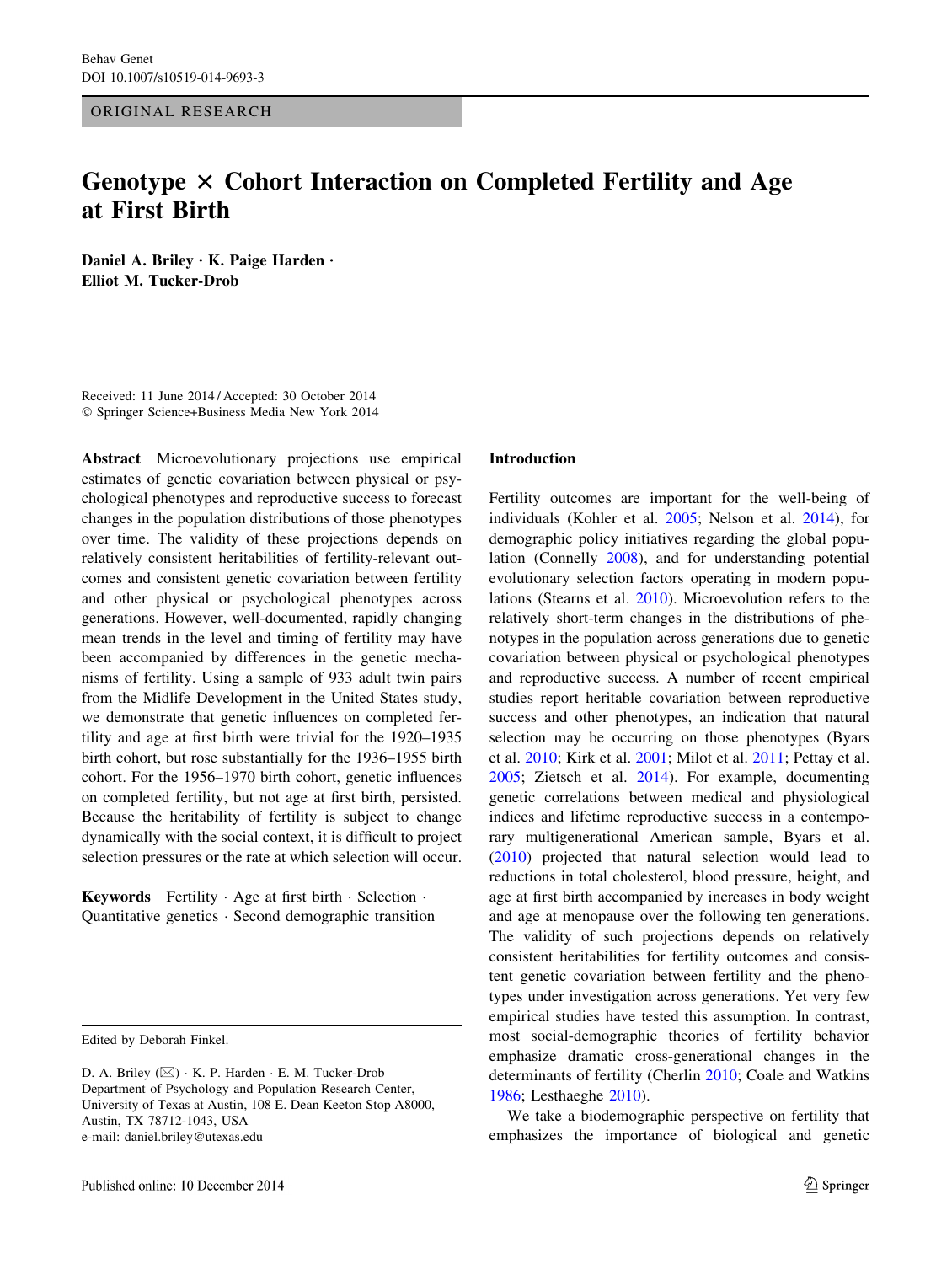influences, but still seriously considers the dynamics between biology and the social environment (Harden [2014](#page-11-0); Rodgers et al. [2001,](#page-12-0) [2000;](#page-12-0) Udry [1996](#page-12-0)). Integrating socialdemographic and biodemographic perspectives on fertility, we hypothesize that, because heritable characteristics influence whether individuals adopt novel fertility practices, historical transitions that introduce innovative fertility practices will lead to a magnification of genetic influences on fertility behavior. This process would imply that the magnitude of microevolutionary selection pressures changes over relatively short time periods. We test these predictions by examining a genotype  $\times$  birth cohort interaction on completed fertility and age at first birth using a multi-cohort twin sample.

# Changing demographic regimes: ready, willing, and able

The level and timing of fertility has changed dramatically over the past century. In the United States, changing fertility practices have resulted in decreased births (Sutton et al. [2011](#page-12-0)) and increases in age at first birth (Mathews and Hamilton [2009](#page-12-0)), age at first marriage (Goodwin et al. [2009\)](#page-11-0), cohabitation (Cherlin [2010](#page-11-0)), and the percentage of total fertility due to non-marital fertility (Ventura [2009](#page-12-0)). In lay terms, these rapidly changing patterns of fertility and family formation are commonly attributed to the ''sexual revolution'' of the 1960s. Lesthaeghe [\(2010](#page-12-0); Lesthaeghe et al. [1986;](#page-12-0) van de Kaa [1987](#page-12-0)) terms these new patterns the second demographic transition (SDT), a name that signifies a conceptual sequel to the decline in fertility that accompanied increases in life expectancy starting in Western, industrialized nations around 1800, known as the first demographic transition (Coale and Watkins [1986;](#page-11-0) Lee [2003;](#page-12-0) Notestein [1945](#page-12-0)). Following the SDT, many values associated with fertility behaviors relaxed to allow for nontraditional family formation, childbearing outside of marriage, and greater acceptance of childlessness. Changing values combined with effective contraceptive technology facilitated diverse pathways to family formation.

The SDT marks a decline in the relevance of mechanisms of social control and the rising importance of individual preferences and values (DeLamater [1981](#page-11-0); Lesthaeghe and Surkyn [2002\)](#page-12-0). Coale ([1973\)](#page-11-0) provided the most influential and general model of what leads some individuals to adopt new practices while others retain old fertility patterns. He argued that three conditions are necessary: individuals must be ready, willing, and able to adopt new fertility practices. The readiness component

reflects the economic cost-benefit analysis of having children or forgoing childbearing. As the cost of support and education rises per child, the costs of having more children outweigh the benefits. Once this balance shifts toward having fewer children, individuals are ready to accept innovative practices that favor lower childbearing. The willingness component refers to the social legitimacy of the new practices. As long as new fertility behaviors are stigmatized or violate cultural taboos, individuals will not be willing to participate in the new fertility regime. As the novel behaviors become more typical, willingness to innovate rises. Finally, the ability component refers to the capacity to consciously control fertility outcomes. If no contraceptive technology existed, it would be impossible for individuals to act on economic or personal preferences. This highlights an important point. For fertility innovation to occur, all three conditions must be jointly met. Economic, psychological, and informational/technical factors supporting innovation must all be present.

Lesthaeghe and Neels ([2002\)](#page-12-0) tracked the bottleneck characteristics of the ready, willing, and able model of fertility innovation across Europe. Their analysis of structural and ideational factors suggested that it is the willingness factor, not the ready or able factors, that limits (or facilitates) the spread of demographic innovations. Willingness to adopt new, unusual, and sometimes prohibited practices is important for individual innovation and also for leading broader cultural acceptance. That is, individual differences in willingness are especially predictive of behavior when fertility practices are in a state of flux. Consistent with this idea, personality traits are increasingly important predictors of fertility outcomes for more recent-born twentieth century cohorts (Jokela [2012;](#page-11-0) Skirbekk and Blekesaune [2013](#page-12-0)).

## Genotype  $\times$  cohort interaction

The willingness to adopt new social practices is fundamental to fertility transitions, with the more willing individuals being early adopters and less willing being later adopters. As more individuals adopt novel practices, social norms shift toward the new behaviors, and enforcement of previous social norms diminishes. Udry [\(1996](#page-12-0)), p. 328 hypothesized that when individuals' ability to choose between alternative behaviors is maximized, ''the more variance in their behavior is controlled by biological forces.'' Thus, the trends observed during the SDT, such as a reduction of social control over fertility and the rising importance of individual preferences, should lead to an increase in genetic influences on fertility. Individual differences in personality, values, and motivations are genetically influenced (Bouchard and McGue [2003](#page-11-0)), as are fertility-relevant phenotypes such as ideal number of children (Miller et al. [2010](#page-12-0)), fecundity (Rodgers et al. [2003](#page-12-0)),

<sup>&</sup>lt;sup>1</sup> Similar models of innovative behavior (e.g., Rogers [1983](#page-12-0)) are broadly applicable to topics ranging from agriculture (Ryan and Gross [1943\)](#page-12-0) to technology (Mahajan et al. [1990](#page-12-0)).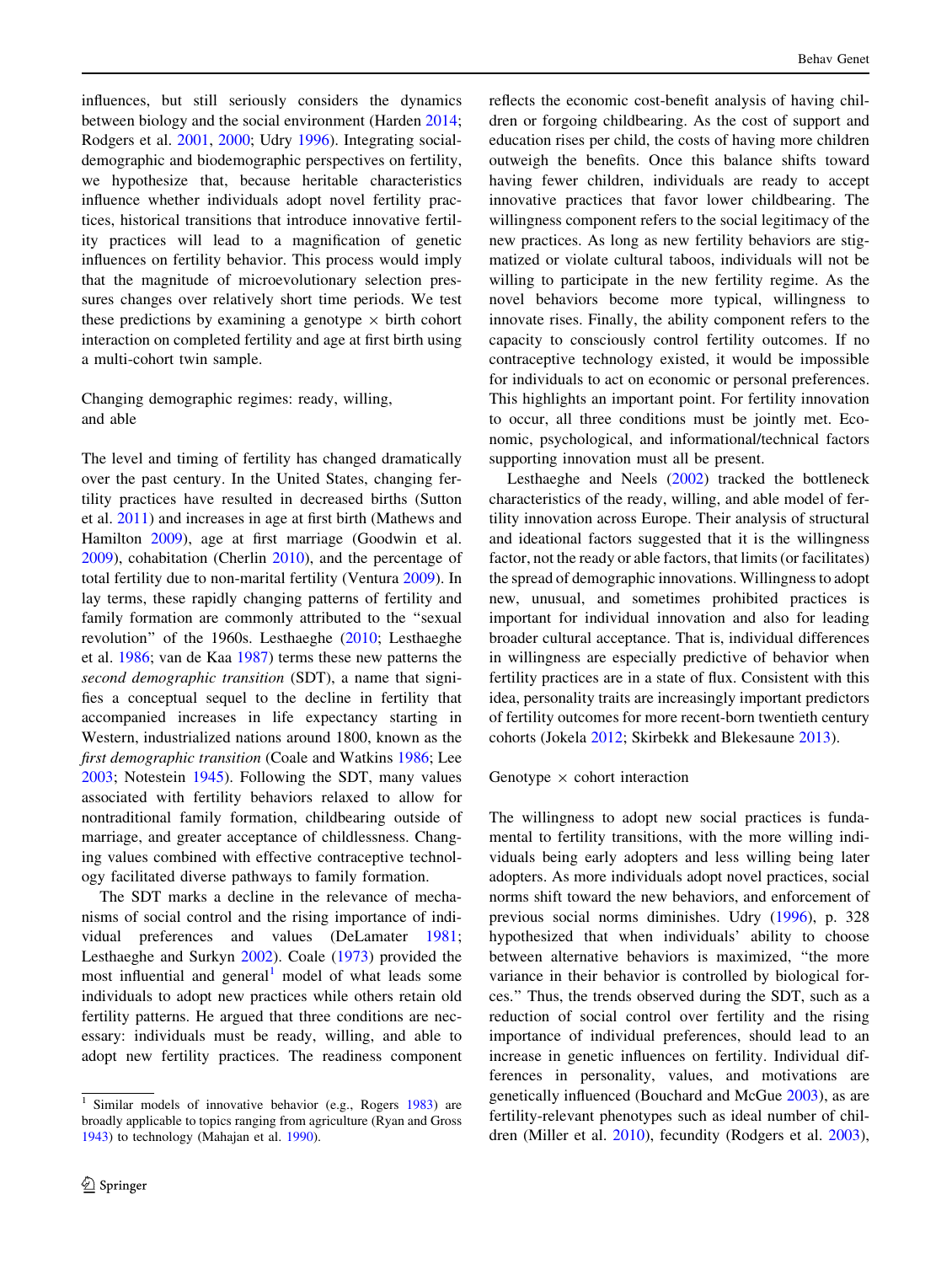fertility timing (Kohler et al. [2002a;](#page-12-0) Rodgers et al. [2007](#page-12-0)), union formation timing (Trumbetta et al. [2007\)](#page-12-0), and the pursuit of competing career goals (e.g., educational attainment; Kohler and Rodgers [2003;](#page-11-0) Nisén et al. [2013](#page-12-0)). Because these genetically influenced, willingness-relevant factors interact with the macro-environmental context, the expression of genetic influences on fertility may change dynamically. When social control wanes and these types of individual characteristics increase in importance, genetic influences would be maximized.

Kohler et al. ([1999\)](#page-11-0) provided the first empirical support for Udry's ([1996\)](#page-12-0) prediction in regards to fertility. They found a spike in the heritability of completed fertility in Danish cohorts following the start of the first and second demographic transitions. When fertility practices were relatively stable in the population, family-level environmental influences (which may represent influences such as socioeconomic status and subcultural norms) explained far more variance in fertility than genetic influences. A similar genotype  $\times$  cohort interaction has recently been found for Dutch cohorts during the first demographic transition (Bras et al. [2013\)](#page-11-0). Highlighting the dynamic connection between social context and the expression of genetic influences on fertility, this study found that heritability increased to a greater extent for wealthy women living in urban and religiously liberal environments. These women may have had greater freedom to pursue fertility practices in line with their individual preferences compared to women situated in less flexible contexts. Yet these findings have not been widely replicated, and it is unclear whether they generalize beyond the northern European context. Carlson ([2003\)](#page-11-0) described the United States as a demographic exception to European trends. Compared to lowest-low fertility found in Europe (e.g., Kohler et al. [2002b](#page-12-0)), the United States has a high fertility rate and is dissimilar in political, religious, economic, and ethnic/racial context. Establishing cohortrelated changes in genetic influences on fertility outcomes in the United States would thus be strong evidence for the generalizability of this process.

Based on previous theoretical (Udry [1996\)](#page-12-0) and empirical (Bras et al. [2013;](#page-11-0) Kohler et al. [1999\)](#page-11-0) work, we hypothesize that genetic influences on fertility outcomes will increase during demographic transitions. As novel fertility practices become widely adopted and society converges on a new, culturally-approved ''fixation point'' for behavior, we hypothesize that individual differences in willingness (and associated genetic differences) will decrease in magnitude. Figure [1](#page-3-0) presents this hypothesis graphically. In this example, completed fertility in the population fell by one child for birth cohorts from 1920 to 1970. However, some individuals adopt novel fertility behaviors quickly (''early adopters''), whereas others are slow to adopt new practices (''late adopters'') or may never fully adopt new norms (e.g., higher fertility among Mormon individuals; Thornton [1979](#page-12-0)). As genotypic differences contribute to whether an individual is an early or late adopter, heritability is maximized during the transition period.

In the current project, we track genetic influences on the level and timing of fertility across the SDT. We used the twin sub-sample of the Midlife Development in the United States (MIDUS) sample to estimate genetic influences on total number of children and age at first birth, a phenotype previously linked to evolutionary selection pressures (Byars et al. [2010\)](#page-11-0). Based on the model of fertility innovation, we hypothesized that genetic influences on the level and timing of fertility would be maximally expressed during the SDT compared to before or after. To identify such dynamic trends, we used a variety of parametric and nonparametric analytic strategies based on the classical twin model (Neale and Cardon [1992](#page-12-0)) to estimate genetic and environmental influences on completed fertility and age at first birth.

## Method

## Participants

The data used in the current study was collected as part of the MIDUS study, a two-wave, nationally representative study of health and well-being in adulthood (Ryff et al. [2006\)](#page-12-0). The first wave of the study took place in 1994–1995, and the second wave took place in 2004–2006. Most importantly for the current study, the project sampled a wide range of ages at the initial wave (ages 25–74 years) in order to obtain a complete picture of mid-life. The sample includes participants born in cohorts from the 1920s to the 1970s. This makes the sample uniquely suited to study life course trends in response to secular changes in the social context of childbearing. The full sample includes 7108 participants with a relatively even split of males  $(n = 3,395)$  to females  $(n = 3,632)$ . Participants varied in terms of the educational background from some grade school ( $n = 38$ ) to professional degrees ( $n = 257$ ). The modal response was a high school degree ( $n = 1,951$ ), followed closely by 1–2 years of college  $(n = 1302)$  and college degree  $(n = 1240)$ . The vast majority of participants identified as White ( $n = 5,600$ ), with small numbers identifying as Black  $(n = 321)$ , Native American ( $n = 37$ ), Asian or Pacific Islander ( $n = 57$ ), some other race  $(n = 119)$ , and multiracial  $(n = 42)$ . The twin subsample was composed of monozygotic pairs ( $n = 354$ ), same-sex dizygotic pairs ( $n = 335$ ), and opposite-sex dizygotic pairs ( $n = 244$ ). As described below, we combined information from both waves of data and did not exclude any observations. We track phenotypic secular trends in fertility in the full sample, and we track genetic and environmental contributions to fertility in the twin subsample.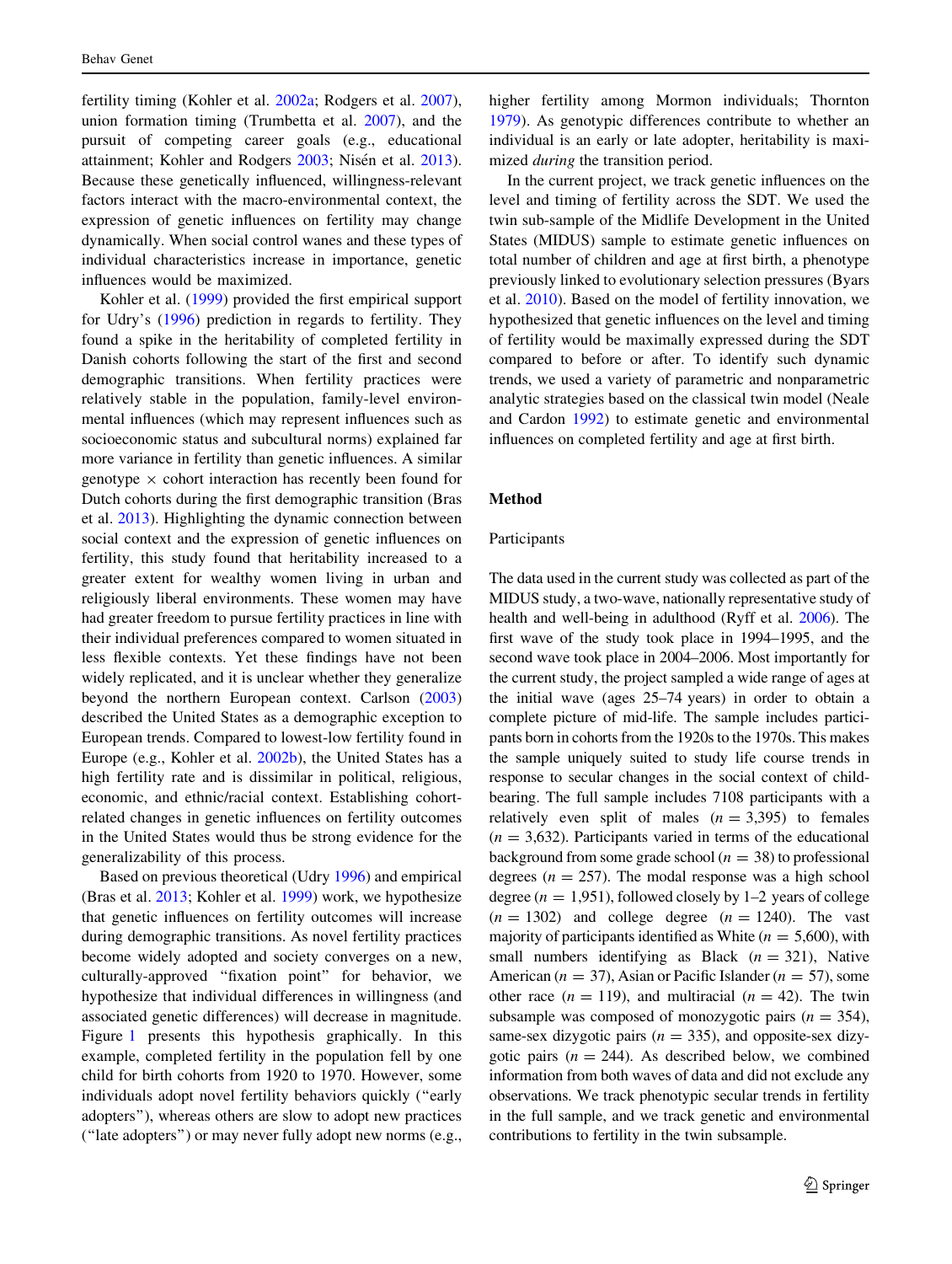<span id="page-3-0"></span>

Fig. 1 Hypothetical decline in completed fertility from birth cohorts of 1920–1970 where fertility falls along a logistic curve. a Expected completed fertility for the population average, late fertility adopters,

#### **Measures**

## Level of fertility

At both waves, participants were asked their total number of biological children. For participants that only had data for the initial wave, we used this information. For participants that completed both waves, we used the most recent number of biological children as this represents increases in the number of children born in the interim between waves. Importantly, the level of fertility is potentially censored above for those that have not fully completed their childbearing at the time of the study. This is a relatively small concern for the present analysis because the majority of participants had reached an age at which the majority of fertility is completed in the population at the time of the study. More than 98 % of the sample was over 34 years of age. In the United States in 2010, more than 85 % of period fertility occurred to individuals under age 34 (Human Fertility Database, [2013\)](#page-11-0). More than 85 % of participants were over age 41 years, and over 99 % of period fertility in the United States in 2010 occurred to individuals under this age.

#### Timing of fertility

At both waves, participants were asked the birth year of each of their children. The eldest child of each participant was determined, and the age of the participant when the child was born was calculated. For participants who only completed the first wave, we used only that information. For participants who completed both waves, we attempted to construct the most valid estimate for age at first birth. For participants that had no children at the first assessment,

and early fertility adopters. b Area between the late and early adopter curve, which could potentially be related to genotypic differences between individuals

but did have children at the second assessment, we used the age reported at the second wave. For participants that reported having children at both waves, we averaged the age at first birth reported across the two waves because recall of ages can be erroneous (Preston et al. [2001,](#page-12-0) p. 214–223). However, this proved to be a minor problem as the two estimates were highly correlated  $(r = 0.92)$ . Similar to the level of fertility, age at first birth is censored by the timing of the survey. For participants that have not had any children, it is only known that age at first birth will occur after the survey or never if the participant forgoes childbearing. As described above, the majority of the sample had completed the major childbearing ages. Following the precedent and recommendations of other researchers (e.g., Kohler et al., [1999](#page-11-0)), we entered age at first birth as the current age of the participants for childless participants. For childless participants over age 50, it is unlikely that they will have children, and we therefore set their age at first birth to 50 in order to minimize influential outliers.

## Analytic approach

All models were estimated using full-information maximum-likelihood estimation with Mplus statistical software (Muthén and Muthén [1998](#page-12-0)–2010). To ensure that our quantitative genetic results were not driven by sex differences, as only dizygotic twins can have opposite sexes, we residualized the phenotypes of the effect of sex in the full sample (McGue and Bouchard [1984\)](#page-12-0). To aid in interpretability, standardized residuals were used for the quantitative genetic analysis. Importantly, this standardization was performed relative to the pooled mean and variance of all cohorts; the results were not standardized in reference to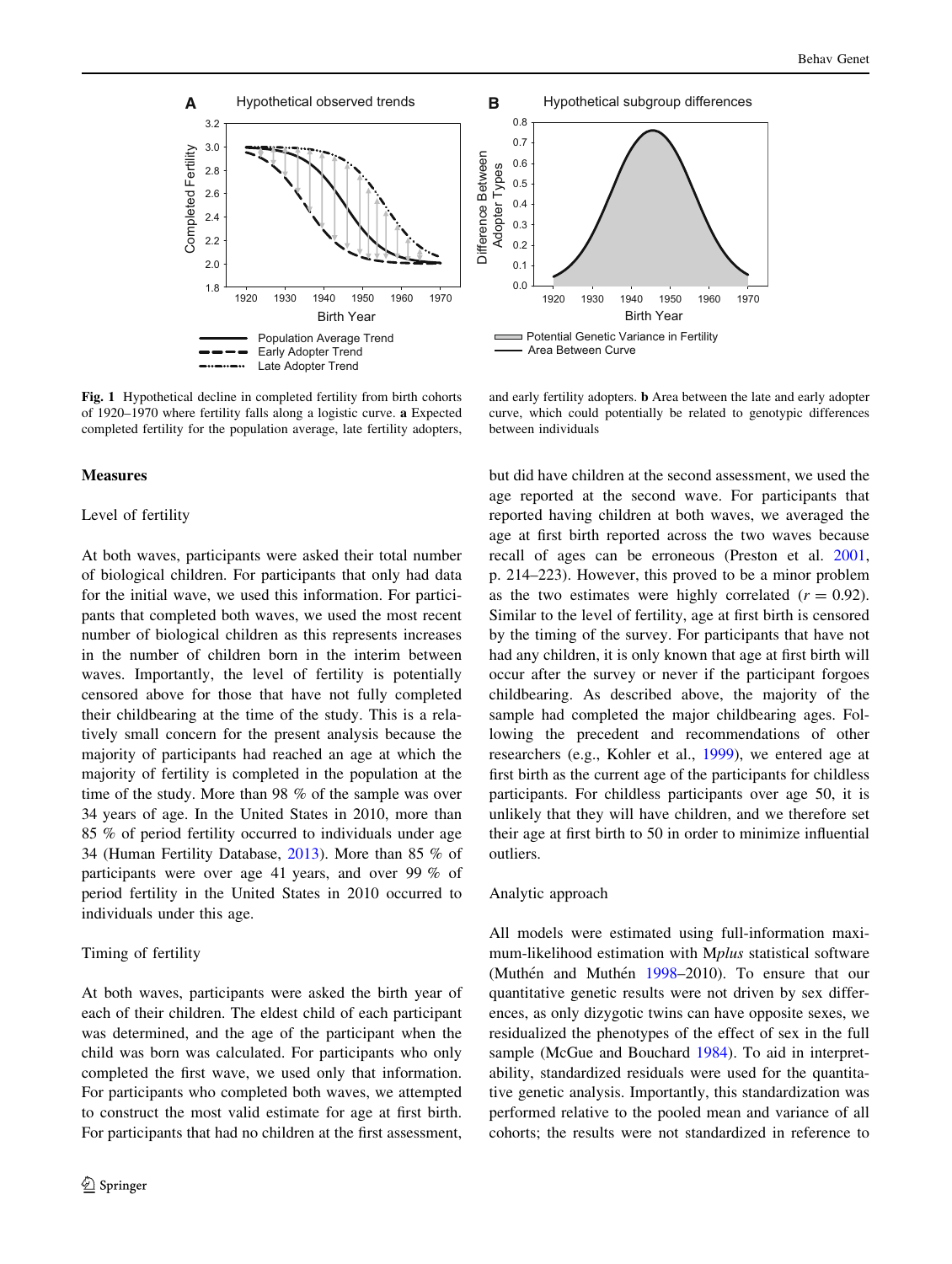specific birth years. For all behavior genetic analyses, we report raw variance in the outcome, not proportions of variance, such that genetic and environmental contributions at any given birth year do not necessarily sum to 1.0.

## Results

Non-parametric local structural equation modeling (LOSEM)

We hypothesized that genetic influences on fertility would change dynamically across birth cohorts with increases followed by possible decreases over historical time. As it is difficult to make predictions about the specific functional form of this trend, we first applied a non-parametric approach, and then used a variety of parametric approaches as confirmatory steps. We used LOSEM to provide continuous, weighted estimates of model parameters (see Hildebrandt et al. [2009](#page-11-0)). This approach is similar to kernel regression techniques (Li and Racine [2007\)](#page-12-0), such as locally weighted regression (i.e., LOESS; Cleveland and Devlin [1988\)](#page-11-0), but is applied in a structural equation modeling context. Following the recommendations of Hildebrandt et al. ([2009](#page-11-0)), p. 96, we applied a weighting kernel with a bandwidth described by the sample size and standard deviation of the moderator (i.e.,  $2 \times N^{(-1/5)} \times$  SD). This bandwidth selection is designed to optimally weight the data to minimize and balance bias (i.e., oversmoothing) and variability (i.e., undersmoothing) in the estimates (Li and Racine [2007](#page-12-0)). Data closer to a focal birth year received more weight in the analysis. For example, when the focal birth year is 1930, participants born close to 1930 receive much weight in the analysis, but participants born close to 1960 receive little. Moving the focal birth year from 1920 to 1970 generated locally weighted and smoothed estimates. Our moderator (birth year) was not included in the structural component of any LOSEM model, but it was instead incorporated as a weighting variable.

## Phenotypic cohort trends

To evaluate phenotypic trends, we estimated the mean and variance of the fertility outcomes using 51 models using the full MIDUS sample. The separate models were calculated with the focal value of the weighting variable set to each birth year from 1920 to 1970, and the weighting variable was calculated based on distance from the focal birth year. Figure [2](#page-5-0) presents cohort trends in the mean and variance of number of biological children and age at first birth adjusted for the effect of sex, as well as separately by participant sex. We used LOSEM rather than other non-

parametric methods (e.g., LOESS) to maximize the comparability with the following quantitative genetic models.

Participants born more recently had fewer children later in the lifespan. Completed fertility fell from approximately 3 children per individual to 1.5 children per individual over the interval. This trend was similar for males and females. From 1930 to 1960 age at first birth rose by approximately 2 years, but small counter trends were found for the very early (i.e., 1920s) and very recent (i.e., 1960s) birth cohorts. This trend was similar for males and females, but males tended to have later ages at first birth for all birth cohorts. The identified cohort trends largely match those found across periods in the United States (Mathews and Hamilton [2009](#page-12-0); Sutton et al. [2011](#page-12-0)). Additionally, variance in both outcomes declined substantially across birth cohorts. Variance in completed fertility fell sharply from 1920 to 1950 and then plateaued. Variance in age at first birth remained steady until 1950, and then nearly halved in magnitude over the next 20 years.

### Quantitative genetic cohort trends

To evaluate trends in genetic and environmental influences, we used a classical univariate quantitative genetic model applied to monozygotic (MZ) and dizygotic (DZ) twins reared together (Neale and Cardon [1992\)](#page-12-0). This model decomposes variance in an outcome into that due to additive genetic influences (A), shared environmental influences (C; i.e., family-level effects that make siblings living in the same household similar), and nonshared environmental influences (E; i.e., individual-level effects that make siblings living in the same household different, plus measurement error). By definition, twins raised in the same household have identical shared environments. Based on genetic theory, MZ twins are assumed to have identical genetic material, and DZ twins are assumed to share 50 % of segregating genetic material on average.

The non-parametric LOSEM approach allowed us to estimate an unrestricted account of dynamic shifts in genetic and environmental influences by recording the locally weighted variance components for each birth year. Importantly, the LOSEM approach still relies on the parametric specification and the associated assumptions of the classical twin model. For example, we assume that an ACE model correctly partitions variance in the phenotypes for all birth cohorts, that MZ and DZ twins receive equal environments, and that there is no assortative mating for the phenotypes. However, the approach is non-parametric in the sense that the parameters of the classical twin model were freely estimated in separate models for each focal birth year.

Figure [3a](#page-6-0), b summarizes the quantitative genetic LO-SEM results. Substantial shared environmental influences,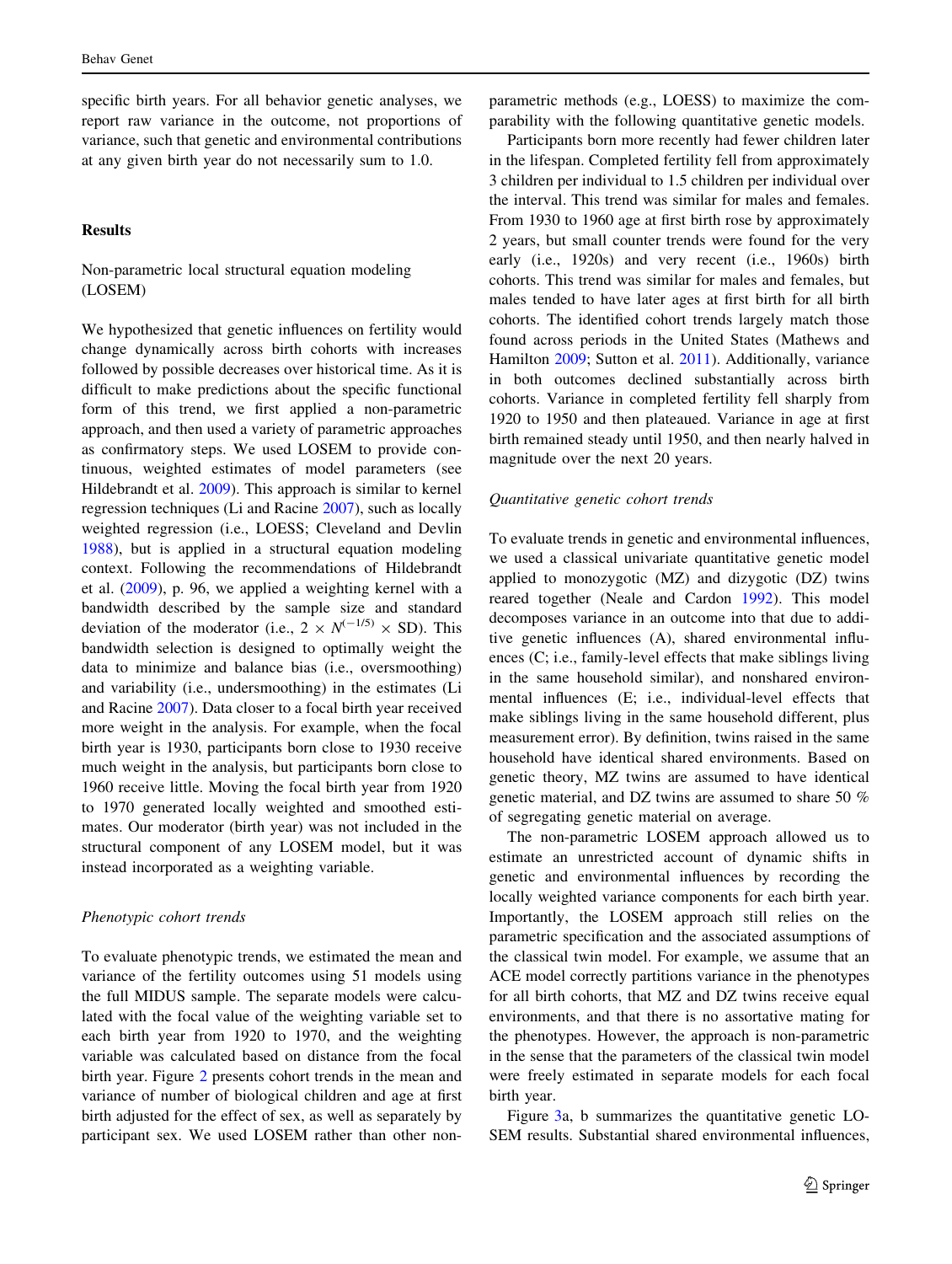<span id="page-5-0"></span>Fig. 2 Cohort trends in full MIDUS sample. a Mean and variance of completed fertility, sex adjusted. b Mean and variance of age at first birth, sex adjusted. c Mean and variance of completed fertility, males. d Mean and variance of age at first birth, males. e Mean and variance of completed fertility, females. f Mean and variance of age at first birth, females



but not genetic influences, were evident until roughly the 1935 birth cohort for both outcomes. Following the 1935 birth cohort, genetic influences rose in importance and shared environmental influences fell in importance. Genetic effects essentially replaced the shared environmental effects. For completed fertility, genetic influences persisted (and shared environmental influences remained negligible) up to the end of data availability. For age at first birth, genetic influences declined and shared environmental influences rose in importance after the 1955 birth cohort. By the end of data availability, genetic influences on age at first birth were negligible and shared environmental influences were substantial. The influence of the nonshared environment declined across birth cohorts for both outcomes. The nonshared environmental trend resembled the decline in variance observed at the phenotypic level.

An alternative way to visualize the LOSEM results is to plot the predicted relationship between birth cohort and fertility behavior for two theoretical groups of individuals, who score 1 SD above and below the mean of the latent genetic factor. These genetic factor scores can be conceptualized as dispositions toward early versus late adoption of fertility practices. As shown in Fig. [4](#page-7-0), there is no difference between early and late adopters in completed fertility before 1935. Individuals born after 1935 with genetic dispositions for early adoption quickly fall to levels equivalent to the expected endpoint of the population average trend. Individuals with genetic dispositions for late adoption, on the other hand, persist in having larger numbers of children. Differences between early and late adopters in completed fertility are still observed for the 1970 birth cohort. For birth cohorts between 1930 and 1960, early and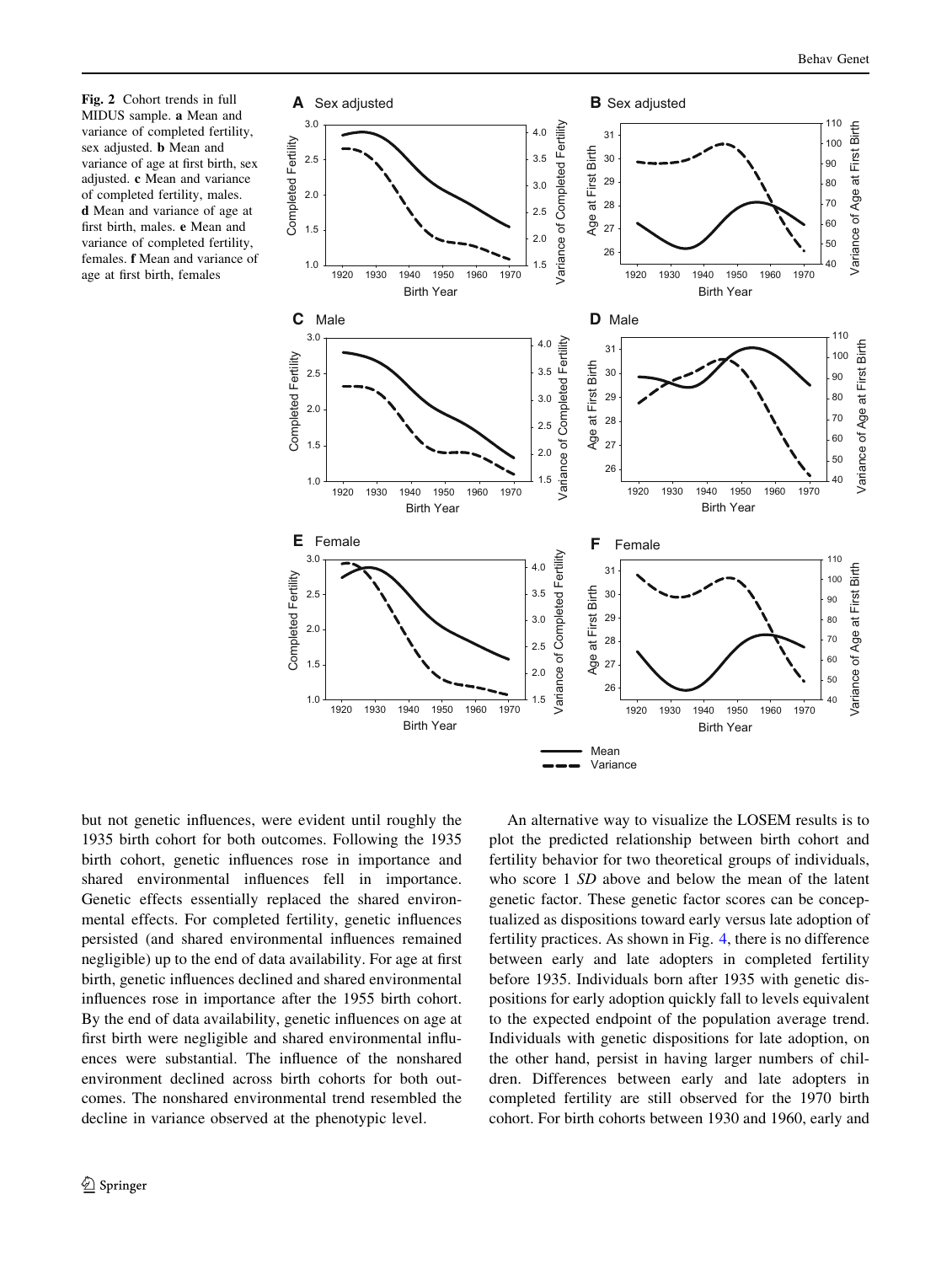<span id="page-6-0"></span>

Fig. 3 Quantitative genetic decomposition of fertility outcomes in the twin subsample of MIDUS. Unstandardized genetic and environmental influences are presented for a completed fertility using LOSEM, **b** age at first birth using LOSEM, **c** completed fertility as a

spline function of birth year, d age at first birth as a spline function of birth year, e completed fertility as a quartic function of birth year, and f age at first birth as a quartic function of birth year. Squared ACE pathway expectations are presented

late adopters differ in age at first birth, but the expected trends converge after 1960.

## Continuous parametric moderator models

Standard gene  $\times$  environment interaction models (Purcell [2002\)](#page-12-0) specify that the genetic and environmental effects on a phenotype vary as a linear function of a continuous moderator (which produces quadratic variance estimates across the moderator due to squaring the pathway). Because LOSEM indicated non-linear trends in genetic and environmental effects across birth cohorts (see Fig. 3a, b), we implemented continuous gene  $\times$  environment interaction models using two non-linear functional forms.

First, we used a spline function (Marsh and Cormier [2002](#page-12-0)) to fit two connected linear interaction segments across the range of the moderator. To accomplish this approach, we created two variables based on the birth year variable centered at 1920. The first variable indicated birth year from 1920 to 1950, and the second variable indicated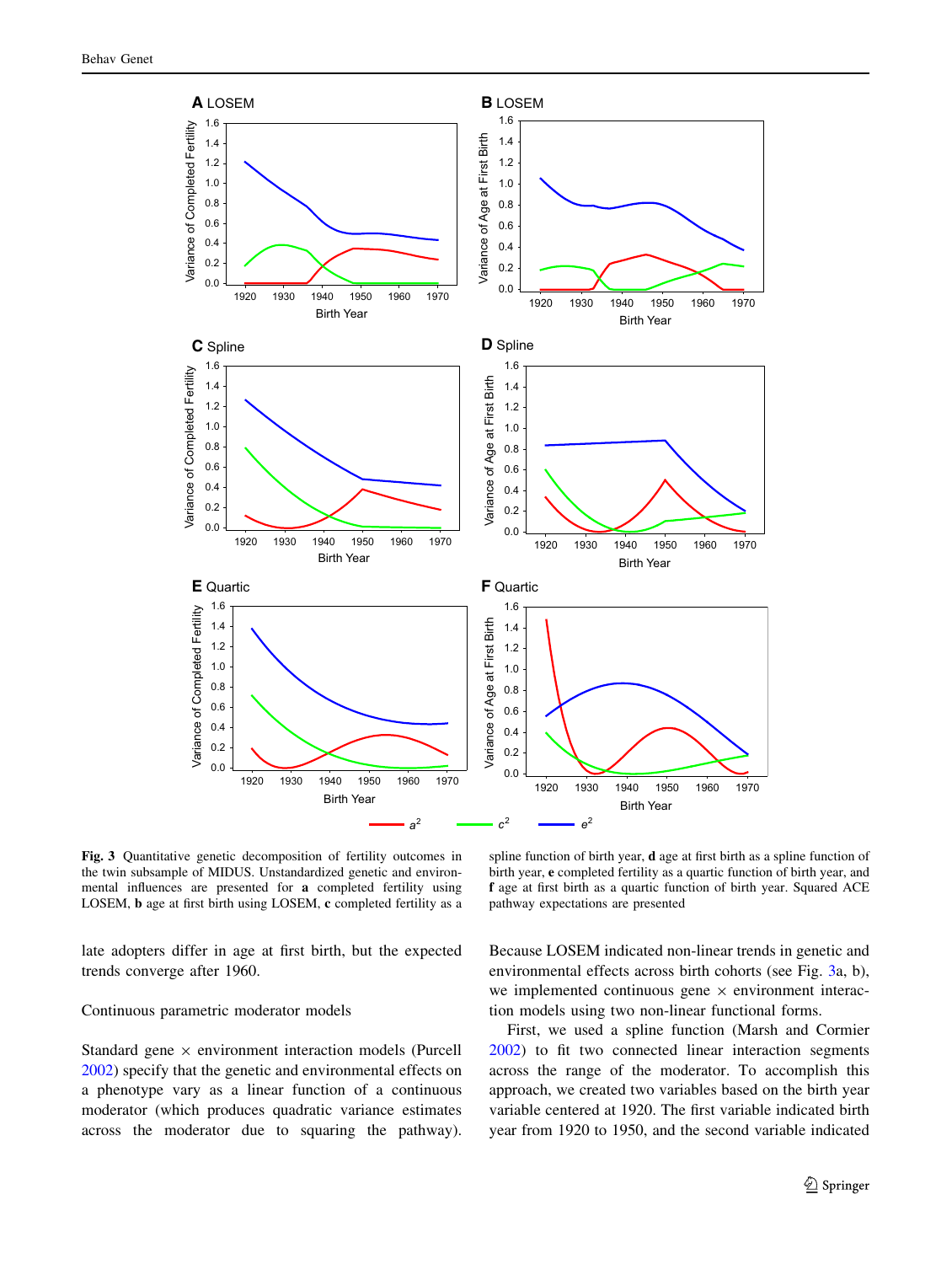<span id="page-7-0"></span>

Fig. 4 Expected sex adjusted phenotypic cohort trends based on twin subsample results assuming a population average with subgroups possessing genetic dispositions for early and late adoption of novel fertility behaviors. a Phenotypic trends in completed fertility for the population average, a subgroup with genetic dispositions for late adoption (i.e.,  $+1$  SD genetic effect), and a subgroup with genetic

additional years beyond 1950. For example, an individual born in 1930 would receive a value of 10 for the first variable and a value of 0 for the second variable, indicating that he/she was born 10 years after 1920. An individual born in 1960 would receive a value of 30 for the first variable and a value of 10 for the second variable. This coding scheme recreates the information of the birth year variable, but allows separate effects to be estimated before and after 1950.

Second, we specified that the genetic and environmental effects on the phenotypes be a quadratic function of the birth year variable centered at 1945. This specification produces variance estimates that are quartic with respect to the moderator and, in contrast to the spline approach, does not rely on the specification of turning points in advance.

In both the spline and quartic approaches, we specified that the genetic and environmental effects on the phenotypes be a linear function of two moderator variables. In the spline approach, the first moderator variable reflects heterogeneity of genetic and environmental influences across birth years 1920–1950, and the second moderator variable reflects heterogeneity of genetic and environmental influences across birth years 1951–1970. In the quartic approach, the first moderator variable reflects heterogeneity associated with birth year, and the second moderator variable reflects heterogeneity associated with birth year squared. Each model included the main effect of both moderator variables on the phenotype.

Table [1](#page-8-0) reports the parameter estimates for the spline and quartic approach to gene  $\times$  environment interaction models. These results are presented graphically in Fig. [3c](#page-6-0)– f. The results largely confirm the LOSEM results and

dispositions for early adoption (i.e.,  $-1$  SD genetic effect). **b** Phenotypic trends in age at first birth for the population average, a subgroup with genetic dispositions for late adoption (i.e.,  $-1$  SD genetic effect), and a subgroup with genetic dispositions for early adoption (i.e.,  $+1$ ) SD genetic effect)

provide parameter estimates with standard errors. Genetic influences on completed fertility slowly increase across early birth years and then stall. Genetic influences on age at first birth reach a peak for individuals born around 1950 and fall to zero for both earlier and later birth cohorts. In contrast to the LOSEM results, the spline and quartic models for age at first birth imply relatively large genetic influences for very early birth cohorts (i.e., 1920–1930). However, the point expectations in this region are very imprecise (i.e., large standard errors), and are likely due to the parametric constraints of the model, rather than reflecting a ''true'' spike in heritability for early birth cohorts. Apart from this deviation, results are consistent across analytic approaches.

## Multiple group models

To complement the approaches that treat birth year continuously, multiple group models were used to determine whether all variance components were necessary to describe variation in the phenotypes and specify alternative models that include dominance genetic influences (D). Based on the LOSEM results, we estimated discrete variance components for different ''bins'' of birth cohorts. That is, we collapsed individuals born relatively close in chronological time to form discrete groups rather than model birth year continuously. Inspection of the non-parametric results for completed fertility indicated one transition point (roughly 1935), and inspection of the non-parametric results for age at first birth indicated two transition points (roughly 1935 and 1955). To ensure comparability of the results across phenotypes, we created the same groups for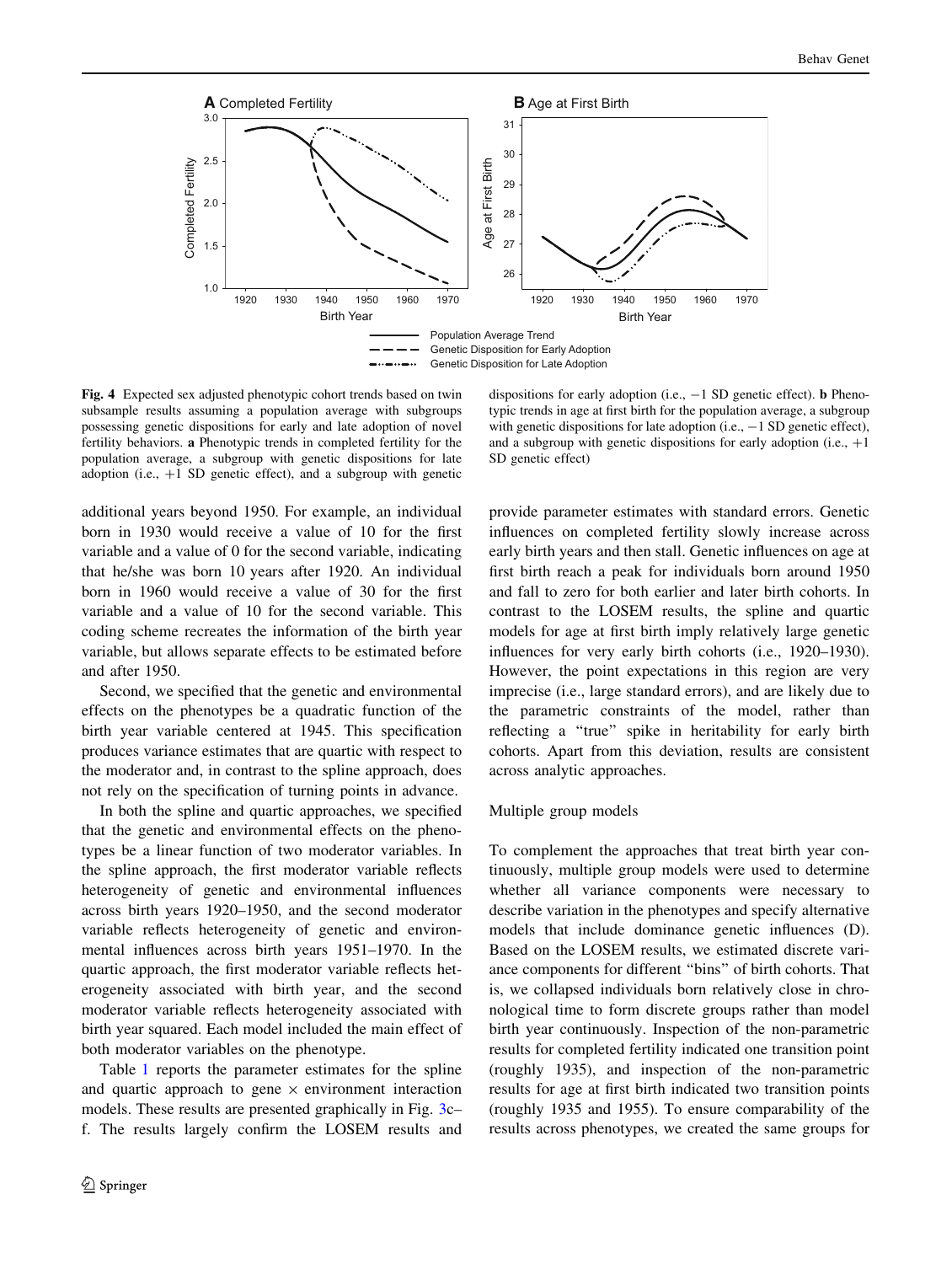|                    | Completed fertility |                             | Age at first birth  |                         |
|--------------------|---------------------|-----------------------------|---------------------|-------------------------|
|                    | Spline              | <b>Ouartic</b>              | Spline              | <b>Quartic</b>          |
| a                  | 0.350(0.424)        | $0.498(0.105)$ ***          | $0.577(0.334)$ †    | $0.606(0.077)$ ***      |
| $a^{\prime}$       | $-0.032(0.014)$ *   | $0.016(0.009)$ †            | $-0.043(0.014)$ **  | $0.022$ $(0.005)$ ***   |
| $a^{\prime\prime}$ | 0.010(0.007)        | $-0.001(0.00046)$ *         | $0.033(0.009)$ ***  | $-0.002(0.00025)$ ***   |
| $\mathcal{C}$      | $0.889(0.168)$ ***  | $0.269(0.143)$ <sup>†</sup> | $0.773(0.194)$ ***  | 0.069(0.172)            |
| c'                 | $-0.025(0.011)^*$   | $-0.020(0.007)$ **          | $-0.036(0.011)$ **  | $0.021~(0.005)$ ***     |
| $c^{\prime\prime}$ | $-0.004(0.017)$     | 0.000(0.000)                | $-0.005(0.012)$     | 0.000(0.000)            |
| $\epsilon$         | $1.124(0.079)$ ***  | $0.761(0.034)$ ***          | $0.914(0.080)$ ***  | $0.913(0.038)$ ***      |
| $e^{\prime}$       | $-0.014(0.003)$ *** | $-0.010(0.002)$ ***         | 0.001(0.004)        | $-0.006(0.002)$ **      |
| $e^{\prime\prime}$ | $-0.002(0.004)$     | 0.000(0.000)                | $-0.024(0.004)$ *** | $0.001$ $(0.00025)$ *** |

<span id="page-8-0"></span>Table 1 Parameter estimates for parametric behavior genetic decomposition of completed fertility and age at first birth

Standard errors reported in parentheses. In the spline specification,  $a$ ,  $c$ , and  $e$  parameters refer to the estimate at 1920, the  $a'$ ,  $c'$ , and  $e'$ parameters refer to the effect of the first spline variable (i.e., years before 1950), and the  $a''$ ,  $c''$ , and  $e''$  parameters refer to the effect of the second spline variable (i.e., years after 1950). In the quartic specification, the a, c, and e parameters refer to the estimate at 1945, the  $a'$ ,  $c'$ , and  $e'$ parameters refer to the effect of birth year, and the  $a''$ ,  $c''$ , and  $e''$  parameters refer to the effect of birth year squared  $\uparrow p < 0.10; \, \ast \, p < 0.05; \, \ast \ast \, p < 0.01; \, \ast \ast \ast \, p < 0.001$ 

both phenotypes: the birth years of 1920–1935, 1936–1955, and 1956–1970. The 1920–1935 cohort was composed of 52 MZ and 95 DZ pairs, the 1936–1955 cohort was composed of 166 MZ and 285 DZ pairs, and the 1956–1970 cohort group was composed of 136 MZ and 194 DZ pairs. For completed fertility, MZ twins correlated at 0.091 (95 % CI -0.181, 0.363), 0.482 (95 % CI 0.364, 0.600), and 0.318 (95 % CI 0.169, 0.467) for the three cohort groups, and DZ twins correlated at .309 (95 % CI 0.123, 0.495), 0.213 (95 % CI 0.097, 0.329), and 0.170 (95 % CI 0.027, 0.313). For age at first birth, MZ twins correlated at 0.103 (95 % CI -0.167, 0.373), 0.295 (95 % CI 0.152, 0.438), and 0.306 (95 % CI 0.147, 0.465) for the three cohort groups, and DZ twins correlated at .249 (95 % CI 0.057, 0.441), .152 (95 % CI 0.030, 0.274), and 0.372  $(95\% \text{ CI } 0.245, 0.499).^{2}$ 

Table [2](#page-9-0) presents the model fit statistics for all multiple group models tested. Model fit was excellent across all models. Table [3](#page-10-0) presents the point estimates of genetic and environmental influences on completed fertility and age at first birth for discrete cohorts. We first estimated ACE pathways for each cohort group separately. Mirroring the

continuous approaches, shared environmental effects were not found for completed fertility for the second or third group and were not found for age at first birth for the second group. Next, we replaced these nonsignificant shared environmental parameters with dominance genetic parameters. None of these parameters reached statistical significance, and all additive genetic parameters that were significant in the baseline model remained significant. Finally, we fitted a trimmed model in which pathways that were not significant in any model were constrained to zero. This model was preferred based on the model fit statistics reported in Table 1. Thus, there was no evidence of genetic influences on either phenotype for the 1920–1935 birth cohort. For age at first birth, there was no evidence of genetic influences for the 1956–1970 birth cohort. Additive genetic influences, but not dominance genetic influences, were detected for the remaining birth cohorts.

## Genetic and environmental correlation between phenotypes

To evaluate genetic and environmental correlation between completed fertility and age at first birth, we used a correlated factors model for the identified discrete cohort groups (Neale and Cardon [1992\)](#page-12-0). This multivariate quantitative genetic model estimates the correlation between the genetic and environmental influences on two outcomes. For the 1920–1935 and 1956–1970 cohorts, we found no evidence of genetic correlation between completed fertility and age at first birth due to minimal genetic influences on one or both outcomes. However, we found statistically significant, negative genetic correlation for the 1936–1955 cohort  $(-0.990, 95 \% \text{ CI} -1.333, -0.647)$ . This indicates that the

 $\sqrt{2}$  Although monozygotic twin correlations appear lower than dizygotic twin correlations for some cohorts, they are not statistically different from one another. Equating the twin covariance across zygosity does not result in a significant increase in  $\chi^2$  for completed fertility for the 1920–1935 birth cohort ( $\chi^2 = 1.921$ ,  $df = 1$ ,  $p = 0.17$ , age at first birth for the 1920–1935 birth cohort  $(\chi^2 = 0.782, df = 1, p = 0.38)$ , or age at first birth for the 1956–1970 birth cohort ( $\chi^2 = 0.670$ ,  $df = 1$ ,  $p = 0.41$ ). Additionally, constraining the mean, variance, and covariance to be equal across zygosity resulted in no statistically significant loss of model fit in these groups. This is consistent with no genetic influences on fertility for certain birth cohorts, as theoretically predicted.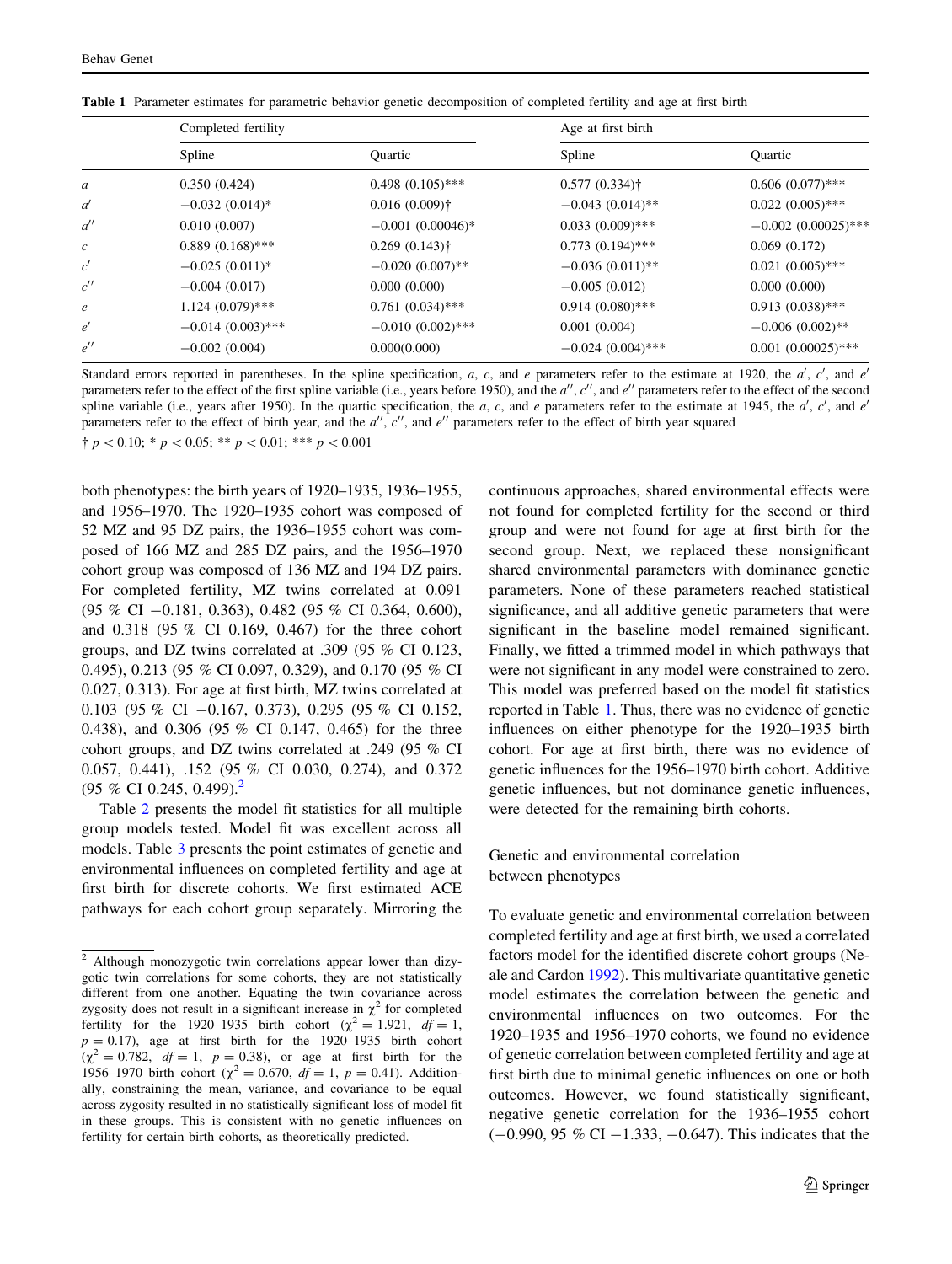|                     |          | ັ  | ັ      |                 |             |            | ັ          |            |
|---------------------|----------|----|--------|-----------------|-------------|------------|------------|------------|
|                     | $\chi^2$ | df | p      | $\Delta \chi^2$ | $\Delta df$ | $\Delta p$ | <b>AIC</b> | <b>BIC</b> |
| Completed fertility |          |    |        |                 |             |            |            |            |
| ACE                 | 24.080   | 18 | 0.1524 |                 |             |            | 4,830.250  | 4,888.246  |
| ADE                 | 24.058   | 18 | 0.1531 |                 |             |            | 4,830.229  | 4,888.225  |
| Trimmed             | 24.084   | 21 | 0.2890 | 0.004           | 3           | 0.999      | 4,824.254  | 2,867.751  |
| Age at first birth  |          |    |        |                 |             |            |            |            |
| ACE                 | 10.031   | 18 | 0.9309 |                 |             |            | 4,958.359  | 5,016.356  |
| ADE                 | 10.022   | 18 | 0.9312 |                 |             |            | 4,958.350  | 5,016.346  |
| Trimmed             | 10.031   | 21 | 0.9785 | 0.000           | 3           | 1.000      | 4,952.359  | 4,995.857  |

<span id="page-9-0"></span>Table 2 Model fit statistics for multiple group behavior genetic decomposition of completed fertility and age at first birth

 $\chi^2$  comparisons are based on reference to the ACE model

same set of genetic factors that disposed individuals toward higher completed fertility in this cohort also disposed individuals toward earlier age at first birth. We found no statistically significant shared environmental correlation for any cohort group. We found statistically significant, negative nonshared environmental correlation for the 1920–1935  $(-0.646, 95\% \text{ CI} -0.768, -0.524), 1936 - 1955 (-0.585,$ 95 % CI  $-0.675$ ,  $-0.495$ ), and 1956–1970 ( $-0.681$ , 95 %  $CI -0.767, -0.595$  cohort groups. This indicates that, after taking into account genetic and shared environmental influences on fertility, individuals that have a later age at first birth tend to have fewer children, and this effect appears to be general across different social contexts.

## Sensitivity analyses

We performed two sensitivity analyses. First, we evaluated whether participant sex moderated the reported trends, but these estimates tended to be imprecise due to low power. Second, we evaluated the robustness of the reported interaction by fitting the quartic continuous moderator model to both phenotypes only for cohort groups that displayed significant genetic influence. This included participants born between 1936 to 1970 for completed fertility and 1936–1955 for age at first birth. Results from these models found significant birth year trends in genetic influence on both phenotypes across this limited span. The pattern of results largely matched that found in the full sample.

# Discussion

Genetic influences on fertility outcomes are dynamic. Our results indicate that the heritability of fertility in the United States changed fluidly with the emergence of novel social norms. As old social norms begin to be replaced by new norms, individuals have greater choice in their fertility outcomes: they can continue with the status quo, or they

can adopt the newer social tides. Because such behaviors are likely to be affected by genetically influenced dispositions, genetic influences are predicted to increase during such periods of social change (Bras et al. [2013](#page-11-0); Kohler et al. [1999](#page-11-0)). Consistent with these predictions, our results indicate that in the early years of the SDT, genetically influenced dispositions led some individuals to continue with conventional patterns of family formation, while genetically influenced dispositions led other individuals to express non-normative or progressive fertility behaviors.

Projecting evolutionary selection forces into the future will need to consider the possibility of social changes that either constrain or facilitate the expression of genetically influenced mechanisms of fertility. When societal forces constrain expression, it would be expected that the rate of evolution would slow, but during transitions that maximize heritability, the rate of evolution may increase dramatically. For example, we found essentially no genetic correlation between age at first birth and completed fertility before or after the SDT, but during the SDT, the genetic correlation was nearly perfect. Further, Zietsch et al. ([2014\)](#page-12-0) cautioned against the use of pedigrees (e.g., parent–child correlations; Byars et al. [2010\)](#page-11-0) to estimate heritability because such approaches confound estimates of genetic and shared environmental effects. Similarly, we find that the relative importance of genetic and shared environmental effects change across cohorts in tandem with societal change. This process would further obscure evolutionary projections unless quantitative genetic methods (e.g., twin approaches) are employed to estimate possible changes in heritability and genetic correlation.

Apart from Kohler et al. ([1999\)](#page-11-0), few previous studies have examined the interactive nature of genetic effects and environmental contexts by leveraging changing social forces through chronological time. One notable exception is a study by Heath et al. [\(1985](#page-11-0)) that found increases in the heritability of educational attainment following increased social access to education. In other words, genetic influences were maximized when individuals had greater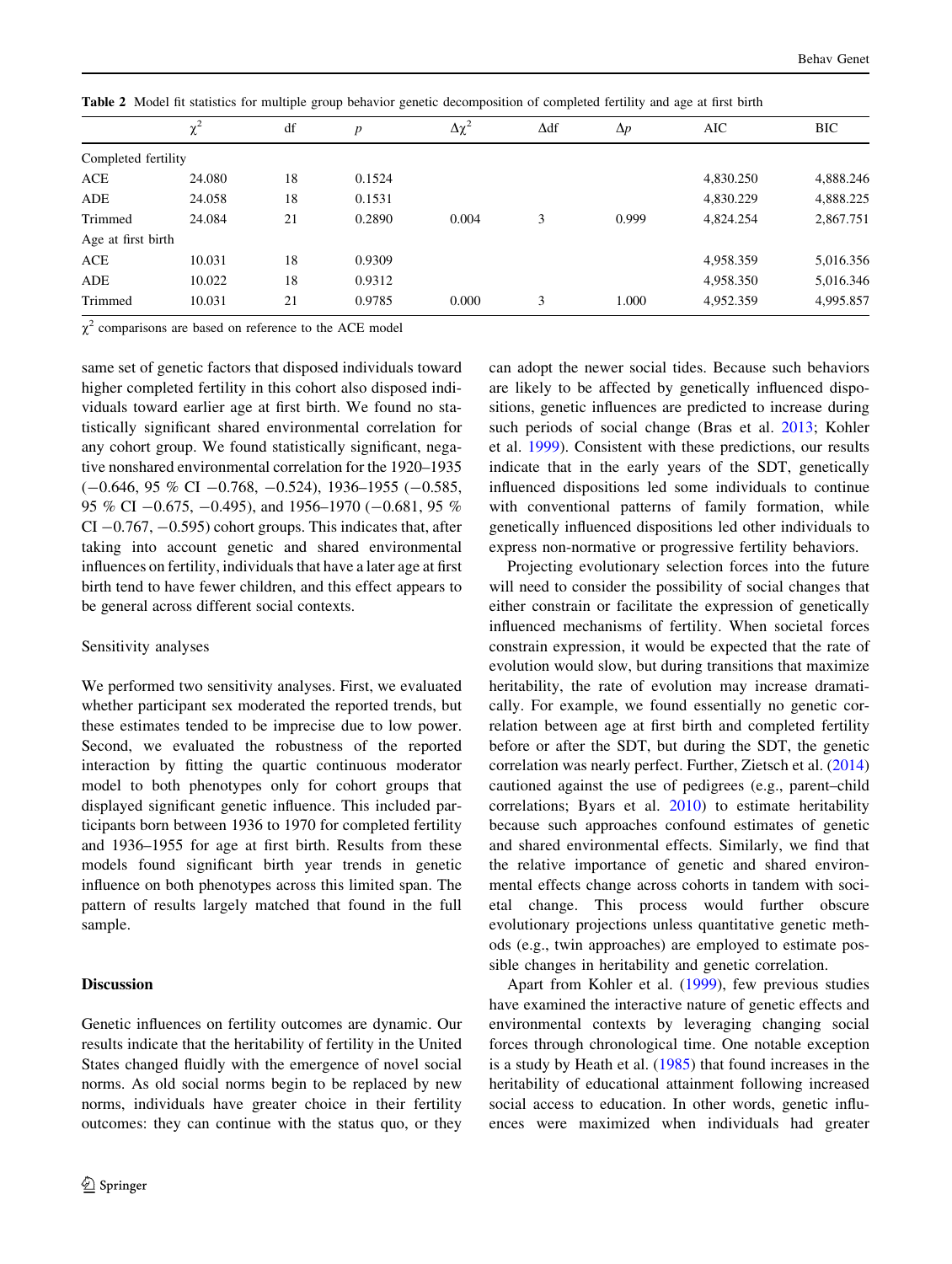<span id="page-10-0"></span>

|                        | (a) Completed fertility |                    |                    |                     |                   |                    |                     |                  |                      |
|------------------------|-------------------------|--------------------|--------------------|---------------------|-------------------|--------------------|---------------------|------------------|----------------------|
|                        | 1920-1935 Cohort        |                    |                    | 1936–1955 Cohort    |                   |                    | 1956-1970 Cohort    |                  |                      |
|                        | A path                  | C path             | E path             | A path              | C/D path          | E path             | A path              | C/D path         | E path               |
| ACE                    | 0.000(0.445)            | $0.574(0.107)$ *** | $1.051(0.063)$ *** | $0.630(0.119)$ ***  | 0.088(0.678)      | $0.715(0.036)$ *** | $0.483(0.053)$ ***  | 0.001(0.576)     | $0.663$ $(0.035)***$ |
| <b>ADE</b>             | 0.000(0.447)            | $0.574(0.107)$ *** | $1.052(0.063)***$  | $0.637(0.045)$ ***  | $0.003$ $(1.365)$ | $0.714(0.033)$ *** | $0.449(0.217)*$     | 0.187 (0.568)    | $0.660(0.039)$ ***   |
| Trimmed                |                         | $0.574(0.107)$ *** | $1.052(0.063)***$  | $0.637 (0.045)$ *** |                   | $0.714(0.033)$ *** | $0.483(0.053)$ ***  |                  | $0.663$ $(0.035)***$ |
| (b) Age at first birth |                         |                    |                    |                     |                   |                    |                     |                  |                      |
|                        | 1920 to 1935 Cohort     |                    |                    | 1936 to 1955 Cohort |                   |                    | 1956 to 1970 Cohort |                  |                      |
|                        | A path                  | C path             | E path             | A path              | C/D path          | E path             | A path              | C path           | E path               |
| ACE                    | 0.000(0.474)            | $0.470(0.100)***$  | $0.941(0.056)$ *** | $0.592(0.066)$ ***  | 0.000(0.895)      | $0.895(0.042)$ *** | 0.000(0.476)        | 0.497 (0.044)*** | $0.686(0.028)$ ***   |
| <b>ADE</b>             | 0.000(0.475)            | $0.470(0.100)$ *** | $0.941(0.056)$ *** | $0.568$ $(0.256)$ * | 0.178(0.911)      | $0.893(0.048)$ *** | 0.000(0.475)        | 0.497 (0.044)*** | $0.686$ $(0.028)***$ |
| Trimmed                |                         | $0.470(0.100)$ *** | $0.941(0.056)$ *** | $0.592(0.066)$ ***  |                   | $0.895(0.042)$ *** |                     | 0.497 (0.044)*** | $0.686(0.028)$ ***   |

freedom to make choices in line with their interests, rather than family background. With these results in mind, researchers interested in social forces can examine changing heritabilities across cohorts to evaluate the dynamic interaction between individual preferences and social control.

The current study has several important strengths and limitations. We used a diverse, genetically informative, multi-cohort sample to replicate previous findings (Bras et al. [2013;](#page-11-0) Kohler et al. [1999\)](#page-11-0) in a substantially different environmental context. The results of the current study are similar to those previously reported, strengthening the generalizability of this effect. Further, our results are conceptually supported by findings from recent studies indicating that heritable personality traits (Bouchard and McGue [2003\)](#page-11-0) are increasingly associated with fertility outcomes for more recent birth cohorts (Jokela [2012](#page-11-0); Skirbekk and Blekesaune [2013](#page-12-0)). A strength of quantitative genetic studies is that it is not necessary to test the relation between a circumscribed trait and fertility. Rather, the current study indexed all genetically influenced individual differences that were relevant to fertility. We did not, however, examine specific avenues for genetic influence on fertility, such as preferences, motivation, pursuing educational attainment, or fecundity.

A further limitation is that we were unable to conclusively test whether the identified genetic and environmental trends differed for males and females. Despite the relatively large twin subsample of the MIDUS dataset, data coverage was limited when broken down both by specific birth years and participant sex. Sex differences in cohort effects in heritability and genetic covariation would be very interesting to examine in future research, as these may serve as mechanisms of antagonistic pleiotropy.

One may wonder whether the observed results were primarily driven by monozygotic correlations slightly lower than dizygotic correlations for certain cohort groups. Because the majority of the increase in heritability occurs during the second demographic transition (i.e., 1936–1955), significant birth year trends in genetic influence were still detected on both phenotypes when cohort groups with lower monozygotic compared to dizygotic correlations were excluded. Further, we expected zero heritability for some cohort groups based on previous theory (Udry [1996;](#page-12-0) Fig. [1](#page-3-0)) and empirical evidence (Kohler et al. [1999\)](#page-11-0), and consistent with this expectation, we observed statistically equivalent monozygotic and dizygotic correlations.

Some caution should be used when interpreting the cohort trends for the most recent cohorts as some members may not have fully completed their fertility. Indeed, research indicates that more recent cohorts increasingly delayed fertility (Billari et al. [2007](#page-11-0)) and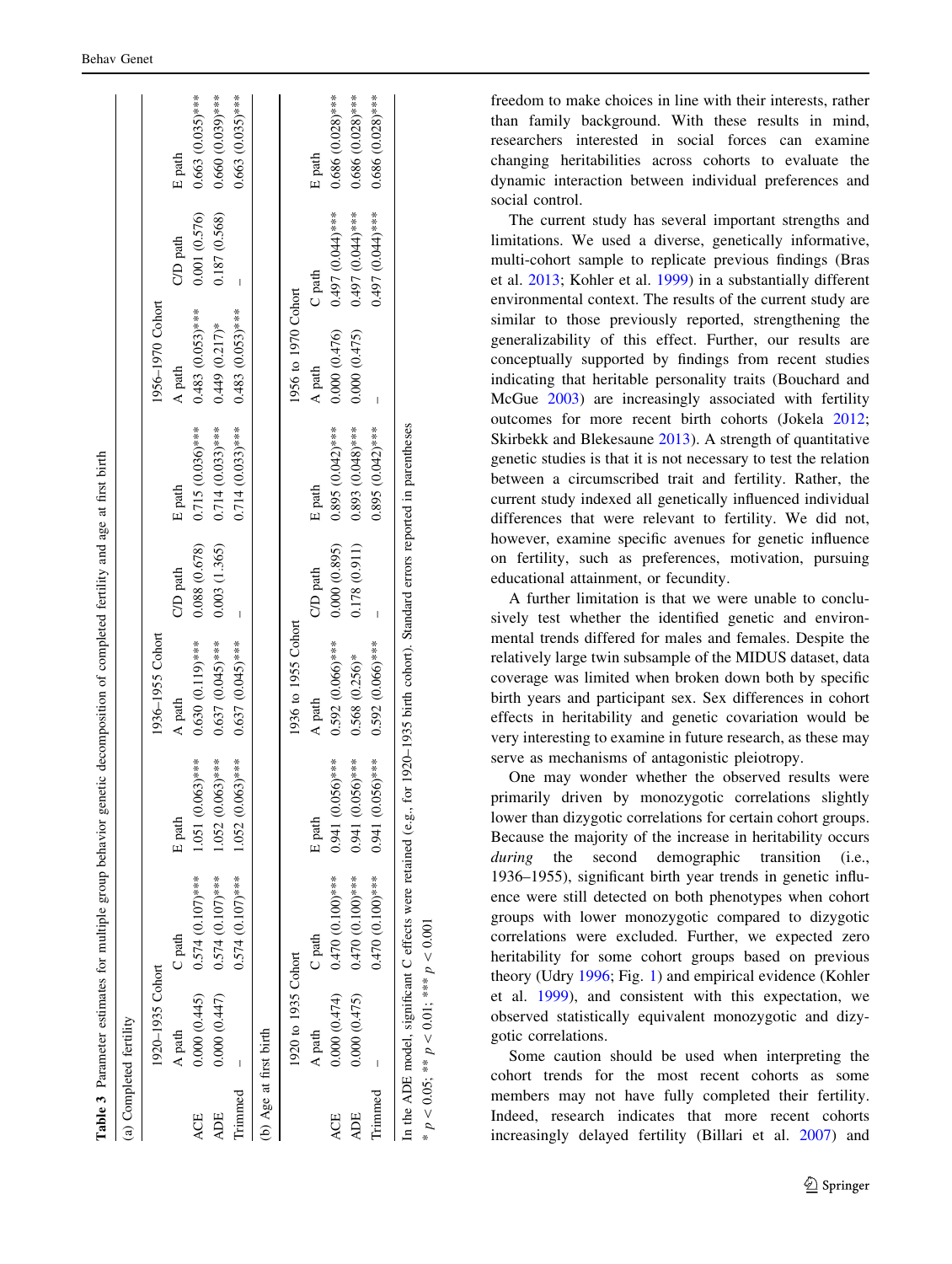<span id="page-11-0"></span>pursued educational attainment (Snyder and Dillow [2013\)](#page-12-0). Participants with censored fertility histories in this study may therefore have been more highly educated than those with complete fertility histories. As pursuit of education may partially mediate genetic influences on fertility (Kohler and Rodgers 2003; Nisén et al. [2013](#page-12-0)), because of censoring, we may have failed to detect some genetic influences on fertility for recent cohorts. Fortunately, this is a relatively small concern considering the age of the participants at the time of the most recent survey (roughly 35 years old) and that the major finding of the study was an increase in genetic influences across cohorts that had certainly completed their fertility (i.e., birth years from 1920 to 1950). Additionally, censoring is unlikely to affect the results for age at first birth because this phenotype is a discrete event that typically occurs by the late-20's even within the current population (Mathews and Hamilton [2009\)](#page-12-0).

An important and still unaddressed question is the extent to which genetic influences on completed fertility will persist. Our results indicate that genetic influences on age at first birth gradually rose and faded across progressively more recent cohorts. This is consistent with a societal shift to a novel equilibrium point and norm for age at first birth. Our results do not indicate a similar decrease in the heritability of completed fertility following the SDT. One interpretation would be that society has moved more slowly to reach a stable equilibrium in regards to family size preferences, but society will eventually reach one as late adopters slowly conform over time (Lesthaeghe [2010](#page-12-0)). A second possibility is that a stable equilibrium may not be reached because of persistent clustering of individuals around different fertility norms that may, in part, be due to genotypic differences (Bishop 2009). A third possibility is that post SDT fertility norms are weak, with much individual choice allowed and encouraged. Opportunities to distinguish between these alternatives will emerge as researchers continue to track patterns of fertility further into the twenty-first century—and continue to conduct integrative research that considers both genetic differences and social contexts.

Acknowledgments Elliot Tucker-Drob was supported by National Institutes of Health (NIH) research Grant R21HD069772. Daniel A. Briley was supported by NIH training grant T32HD007081. The Population Research Center at the University of Texas at Austin is supported by NIH center Grant R24HD042849.

Conflict of interest Daniel A. Briley, K. Paige Harden and Elliot M. Tucker-Drob declare that they have no conflict of interest.

Human and Animal Rights and Informed Consent The MIDUS was approved by the institutional review boards of the University of Wisconsin and the Harvard Medical School. All participants provided informed consent before taking part in the study.

#### References

- Billari FC, Kohler H-P, Andersson G, Lundström H (2007) Approaching the limit: long-term trends in late and very late fertility. Popul Dev Rev 33(1):149–170
- Bishop B (2009) The big sort: why the clustering of like-minded America is tearing us apart. Houghton Mifflin, New York
- Bouchard TJ Jr, McGue M (2003) Genetic and environmental influences on human psychological differences. Dev Neurobiol 54:4–45
- Bras H, Van Bavel J, Mandemakers K (2013) Unraveling the intergenerational transmission of fertility: genetic and sharedenvironment effects during the demographic transition in the Netherlands, 1810–1910. Hist Fam 18(2):116–134
- Byars SG, Ewbank D, Govindaraju DR, Stearns SC (2010) Natural selection in a contemporary human population. Proc Natl Acad Sci USA 107(suppl 1):1787–1792
- Carlson AC (2003) The fertility gap: recrafting American population policy for a depopulating world. Family Research Council, Washington D. C.
- Cherlin AJ (2010) Demographic trends in the Unites States: a review of research in the 2000s. J Marriage Fam 72:403–419
- Cleveland WS, Devlin SJ (1988) Locally-weighted regression: an approach to regression analysis by local fitting. J Am Stat Assoc 83(403):596–610
- Coale AJ (1973) The demographic transition reconsidered. In: International Union for the Scientific Study of Population (ed) Proceedings of the International Population Conference 1973, Editions Ordina, Liège, pp 53–73
- Coale AJ, Watkins SC (1986) The decline of fertility in Europe: the revised proceedings of a conference on the Princeton European Fertility Project. Princeton University Press, Princeton
- Connelly M (2008) Fatal misconception: the struggle to control world population. Harvard University Press, Cambridge
- DeLamater J (1981) The social control of sexuality. Annu Rev Soc 7:263–290
- Goodwin P, McGill B, Chandra A (2009) Who marries and when? Age at first marriage in the United States: 2002. NCHS Data Br 19:1–8
- Harden KP (2014) Genetic influences on adolescent sexual behavior: why genes matter for environmentally oriented researchers. Psychol Bull 140(2):434–465
- Heath AC, Berg K, Eaves LJ, Solaas MH, Corey LA, Sundet J, Magnus P, Nance WE (1985) Education policy and the heritability of educational attainment. Nature 314:734–736
- Hildebrandt A, Wilhelm O, Robitzsch A (2009) Complementary and competing factor analytic approaches for the investigation of measurement invariance. Rev Psychol 16(2):87–102
- Human Fertility Database (2013). Max Planck Institute for Demographic Research (Germany) and Vienna Institute of Demography (Austria). Available at [www.humanfertility.org](http://www.humanfertility.org) (data downloaded on December 3, 2013)
- Jokela M (2012) Birth-cohort effects in the association between personality and fertility. Psychol Sci 23(8):835–841
- Kirk KM, Blomberg S, Duffy DL, Heath AC, Owens IPF, Martin NG (2001) Natural selection and quantitative genetics of lifehistory traits in western women: a twin study. Evol 55(2):423–435
- Kohler H-P, Rodgers JL (2003) Education, fertility, and heritability: explaining a paradox. In: Wachter KW, Bulatao RA (eds) Offspring: human fertility behavior in biodemographic perspective. National Academies Press, Washington D.C, pp 46–90
- Kohler H-P, Rodgers JL, Christensen K (1999) Is fertility behavior in our genes? Findings from a Danish twin study. Popul Dev Rev 25(2):253–288